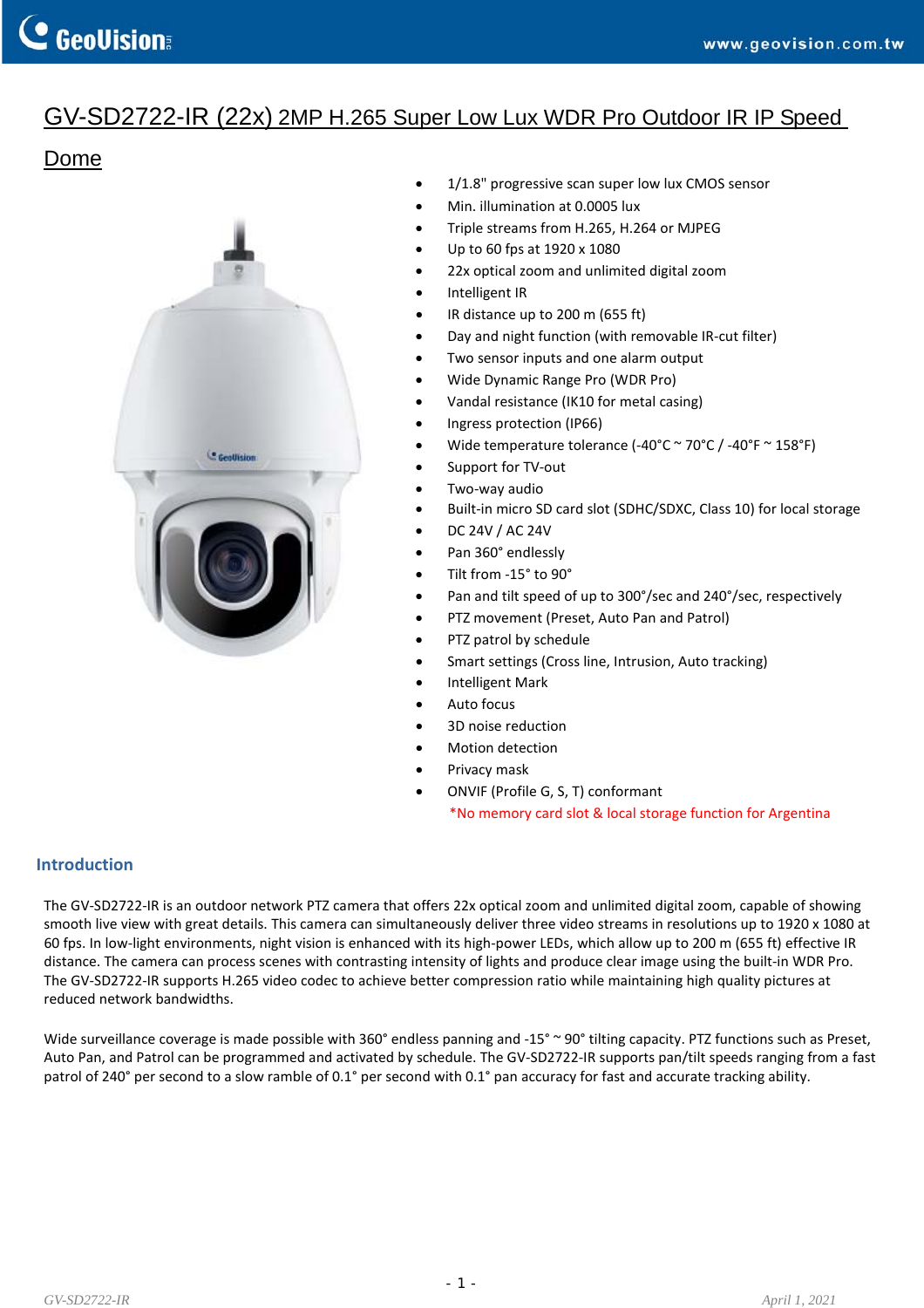### **Dimensions**



## **Specifications**

| <b>Camera</b>           |                                            |                                                                                                                                                               |  |  |  |
|-------------------------|--------------------------------------------|---------------------------------------------------------------------------------------------------------------------------------------------------------------|--|--|--|
| <b>Image Sensor</b>     |                                            | 1/1.8" progressive scan super low lux CMOS                                                                                                                    |  |  |  |
| Optical Zoom            |                                            | 22x                                                                                                                                                           |  |  |  |
| Digital Zoom            |                                            | Unlimited                                                                                                                                                     |  |  |  |
| <b>Picture Elements</b> |                                            | 1920 (H) x 1080 (V)                                                                                                                                           |  |  |  |
| Minimum                 | Color                                      | 0.0005 Lux (F1.5, AGC ON)                                                                                                                                     |  |  |  |
| Illumination            | IR ON                                      | 0 Lux                                                                                                                                                         |  |  |  |
| <b>Shutter Speed</b>    |                                            | Auto / Manual (1/6 ~ 1/100000 sec)                                                                                                                            |  |  |  |
| <b>White Balance</b>    |                                            | Auto / Manual                                                                                                                                                 |  |  |  |
| <b>Iris Control</b>     |                                            | Auto / Manual                                                                                                                                                 |  |  |  |
| <b>AGC control</b>      |                                            | Auto / Manual                                                                                                                                                 |  |  |  |
| S/N Ratio               |                                            | 52 dB                                                                                                                                                         |  |  |  |
| <b>WDR Pro</b>          |                                            | Yes                                                                                                                                                           |  |  |  |
| <b>Dynamic Range</b>    |                                            | Up to 120 dB                                                                                                                                                  |  |  |  |
| <b>Optical Lens</b>     |                                            |                                                                                                                                                               |  |  |  |
| Megapixel               |                                            | Yes                                                                                                                                                           |  |  |  |
| Day / Night             |                                            | Yes (with removable IR-cut filter)                                                                                                                            |  |  |  |
| Focal Length            |                                            | $6.5 \approx 143$ mm                                                                                                                                          |  |  |  |
| Maximum Aperture        |                                            | F/1.5                                                                                                                                                         |  |  |  |
| <b>Horizontal FOV</b>   |                                            | $57.2^{\circ} \approx 3.3^{\circ}$                                                                                                                            |  |  |  |
|                         | <b>Focus</b>                               | Auto / Manual                                                                                                                                                 |  |  |  |
| Operation               | Zoom                                       | 22x                                                                                                                                                           |  |  |  |
|                         | <b>Iris</b>                                | Auto / Manual                                                                                                                                                 |  |  |  |
| IR LED Quantity         |                                            | 10 IR LEDS                                                                                                                                                    |  |  |  |
| Max. IR Distance        |                                            | 200 m (655 ft)                                                                                                                                                |  |  |  |
| <b>Video</b>            |                                            |                                                                                                                                                               |  |  |  |
| Video Compression       |                                            | H.265, H.264, MJPEG                                                                                                                                           |  |  |  |
| <b>Video Streaming</b>  |                                            | Triple streams from H.265, H.264 or MJPEG                                                                                                                     |  |  |  |
| Video Resolution        | Main Stream                                | 1920 x 1080 (Default), 1280 x 720                                                                                                                             |  |  |  |
|                         | Sub Stream                                 | 1920 x 1080, 1280 x 720, 720 x 576, 704 x 288, 640 x 360 (Default), 352 x 288                                                                                 |  |  |  |
|                         | <b>Third Stream</b><br>(Closed by Default) | 720 x 576, 704 x 288, 640 x 360, 352 x 288                                                                                                                    |  |  |  |
| <b>Frame Rate</b>       |                                            | 60 fps at 1920 × 1080 (60/50 Hz)<br>* The frame rate and performance may vary depending on the number of<br>connections and data bitrates (different scenes). |  |  |  |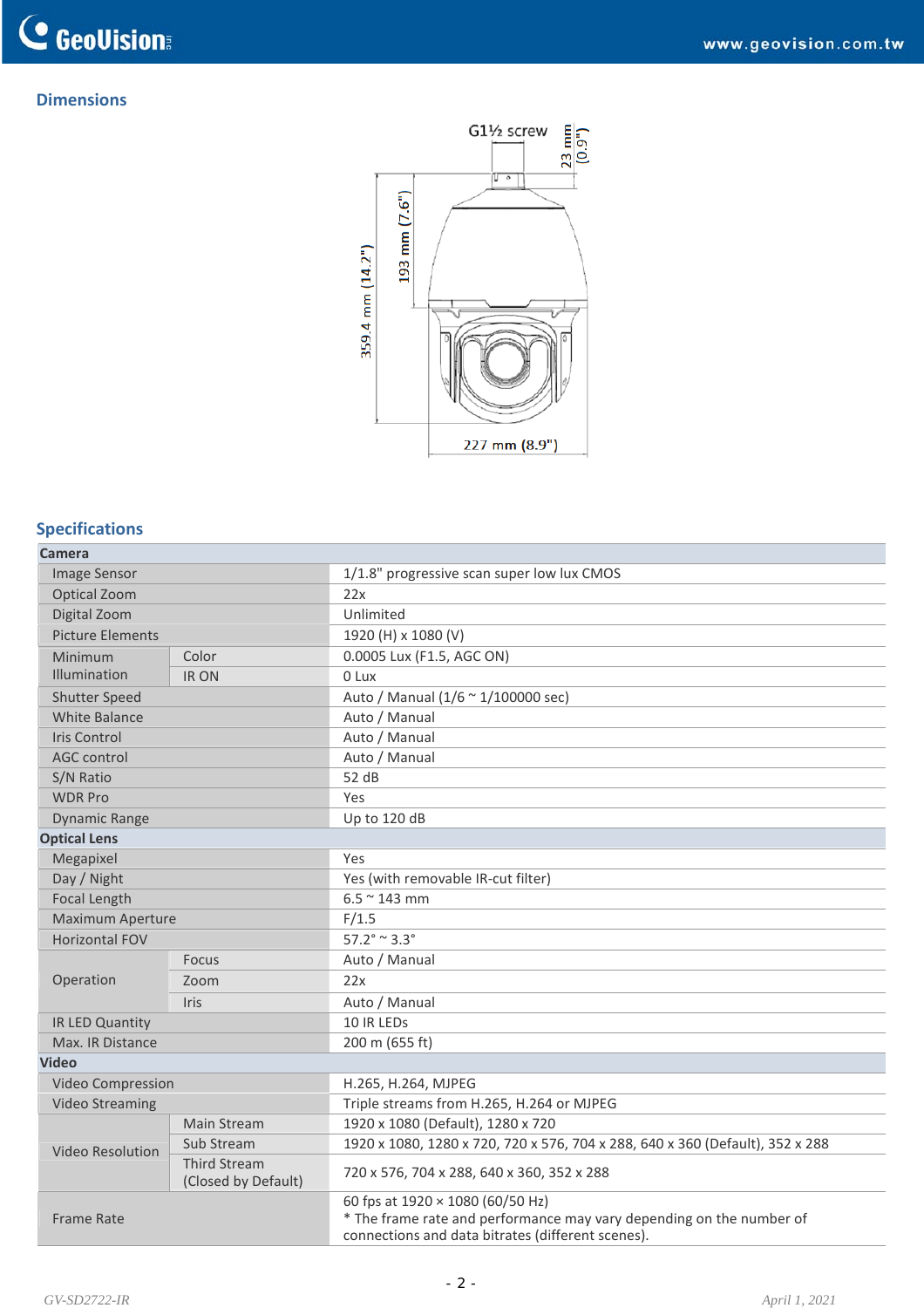| <b>Video Analytics</b>       |                                     | Motion Detection, Tampering Alarm, Audio Detection, Cross Line, Intrusion, Object<br>Moving, Object Left, Face Detection, People Counting, Auto Tracking<br>*Tampering Alarm, Audio Detection, Cross Line, Intrusion, Object Moving, Object<br>Left, Face Detection, People Counting and Auto Tracking are only accessible through<br>the camera's Web interface, which can be used to trigger alerts such as e-mail and<br><b>FTP</b> |  |  |  |
|------------------------------|-------------------------------------|----------------------------------------------------------------------------------------------------------------------------------------------------------------------------------------------------------------------------------------------------------------------------------------------------------------------------------------------------------------------------------------------------------------------------------------|--|--|--|
| <b>Image Setting</b>         |                                     | Brightness, Contrast, Saturation, Sharpness, Flicker-less, Image Orientation (Flip,<br>Mirror, 0°, 90°, 180°, 270°-including Corridor format)                                                                                                                                                                                                                                                                                          |  |  |  |
| <b>Audio</b>                 |                                     |                                                                                                                                                                                                                                                                                                                                                                                                                                        |  |  |  |
| <b>Audio Compression</b>     |                                     | G.711                                                                                                                                                                                                                                                                                                                                                                                                                                  |  |  |  |
| <b>Audio Support</b>         |                                     | Two-way Audio (external microphone and speaker required)                                                                                                                                                                                                                                                                                                                                                                               |  |  |  |
| <b>Network</b>               |                                     |                                                                                                                                                                                                                                                                                                                                                                                                                                        |  |  |  |
| Interface                    |                                     | 10/100 Ethernet                                                                                                                                                                                                                                                                                                                                                                                                                        |  |  |  |
| Protocol                     |                                     | 802.1x, ARP, DHCP, DDNS, DNS, DynDNS, FTP, HTTP, HTTPS, ICMP, IGMP, IPv4, NTP,<br>PPPOE, QOS, RTCP, RTP, RTSP, SMTP, SNMP, TCP, UDP, UPnP, ONVIF (Profile G, S, T)                                                                                                                                                                                                                                                                     |  |  |  |
| <b>Mechanical</b>            |                                     |                                                                                                                                                                                                                                                                                                                                                                                                                                        |  |  |  |
|                              | Power                               | 3-pin terminal block (DC 24V / AC 24V, 2.5A)                                                                                                                                                                                                                                                                                                                                                                                           |  |  |  |
|                              | Ethernet                            | 10/100 Base-T, RJ-45 connector                                                                                                                                                                                                                                                                                                                                                                                                         |  |  |  |
| Connectors                   | Audio                               | 1 in (Audio In Wire); 1 out (Audio Out Wire)<br>*The Audio In port only supports microphones with power supply.                                                                                                                                                                                                                                                                                                                        |  |  |  |
|                              | Local Storage                       | Micro SD card slot (SDHC / SDXC, Class 10)                                                                                                                                                                                                                                                                                                                                                                                             |  |  |  |
|                              |                                     | *UHS-I and UHS-II card types are not supported.                                                                                                                                                                                                                                                                                                                                                                                        |  |  |  |
|                              | TV-Out<br>Digital I/O               | <b>BNC</b> connector<br>I/O wires                                                                                                                                                                                                                                                                                                                                                                                                      |  |  |  |
| <b>Operation</b>             |                                     |                                                                                                                                                                                                                                                                                                                                                                                                                                        |  |  |  |
| Pan Travel                   |                                     | 360° endless                                                                                                                                                                                                                                                                                                                                                                                                                           |  |  |  |
| <b>Tilt Travel</b>           |                                     | $-15^{\circ}$ ~ 90°                                                                                                                                                                                                                                                                                                                                                                                                                    |  |  |  |
|                              | Pan                                 | $0.1^{\circ} \approx 240^{\circ}/s$                                                                                                                                                                                                                                                                                                                                                                                                    |  |  |  |
| <b>Manual Speed</b>          | Tilt                                | $0.1^{\circ} \sim 160^{\circ}/s$                                                                                                                                                                                                                                                                                                                                                                                                       |  |  |  |
|                              | Pan                                 | $300^{\circ}/s$                                                                                                                                                                                                                                                                                                                                                                                                                        |  |  |  |
| <b>Preset Speed</b>          | Tilt                                | $240^{\circ}/s$                                                                                                                                                                                                                                                                                                                                                                                                                        |  |  |  |
|                              | Max. Number                         | 255                                                                                                                                                                                                                                                                                                                                                                                                                                    |  |  |  |
| Presets                      | Accuracy                            | $0.1^\circ$                                                                                                                                                                                                                                                                                                                                                                                                                            |  |  |  |
|                              | Max. Number                         | 16                                                                                                                                                                                                                                                                                                                                                                                                                                     |  |  |  |
| Patrol                       | Max. Actions Allowed                | 32                                                                                                                                                                                                                                                                                                                                                                                                                                     |  |  |  |
| <b>OSD</b>                   |                                     | 8                                                                                                                                                                                                                                                                                                                                                                                                                                      |  |  |  |
| <b>Privacy Mask</b>          |                                     | 24                                                                                                                                                                                                                                                                                                                                                                                                                                     |  |  |  |
| Proportional Pan & Tilt      |                                     | Auto (Pan and tilt speed proportional to zoom ratio)                                                                                                                                                                                                                                                                                                                                                                                   |  |  |  |
| <b>Automatic Function</b>    |                                     | Preset, Patrol (Including Auto Pan)                                                                                                                                                                                                                                                                                                                                                                                                    |  |  |  |
| <b>Mechanical Flip</b>       |                                     | Yes                                                                                                                                                                                                                                                                                                                                                                                                                                    |  |  |  |
| <b>Digital Slow Shutter</b>  |                                     | On $/$ Off                                                                                                                                                                                                                                                                                                                                                                                                                             |  |  |  |
| <b>Motion Detection</b>      |                                     | On / Off                                                                                                                                                                                                                                                                                                                                                                                                                               |  |  |  |
| Wide Dynamic Range           |                                     | On / Off                                                                                                                                                                                                                                                                                                                                                                                                                               |  |  |  |
|                              | Day/Night: Mechanical IR Cut Filter | On / Off                                                                                                                                                                                                                                                                                                                                                                                                                               |  |  |  |
| <b>Image Rotation</b>        |                                     | Normal, Flip Vertical, Flip Horizontal, 180°, 90° Clockwise, 90° Anti-clockwise                                                                                                                                                                                                                                                                                                                                                        |  |  |  |
| <b>3D Noise Reduction</b>    |                                     | $0^{\sim} 255$                                                                                                                                                                                                                                                                                                                                                                                                                         |  |  |  |
| Alarm                        | Digital I/O                         | 2 Inputs, dry contact, NO / NC<br>1 Relay Output (1A 30V DC / 0.3A 125V AC)                                                                                                                                                                                                                                                                                                                                                            |  |  |  |
|                              | Reaction                            | Alarm Output, PTZ to Preset, Trigger Storage                                                                                                                                                                                                                                                                                                                                                                                           |  |  |  |
| General                      |                                     |                                                                                                                                                                                                                                                                                                                                                                                                                                        |  |  |  |
| <b>Operating Temperature</b> |                                     | $-40^{\circ}$ C ~ 70°C (-40°F ~ 158°F)                                                                                                                                                                                                                                                                                                                                                                                                 |  |  |  |
| Fan-On                       |                                     | Constantly On                                                                                                                                                                                                                                                                                                                                                                                                                          |  |  |  |
| Humidity                     |                                     | 20% ~ 90% (non-condensing)                                                                                                                                                                                                                                                                                                                                                                                                             |  |  |  |
| <b>Dimensions</b>            |                                     | Ø 227 x 359.4 mm (8.94" x 14.15")                                                                                                                                                                                                                                                                                                                                                                                                      |  |  |  |
| Weight                       |                                     | 5.4 kg (11.9 lb)                                                                                                                                                                                                                                                                                                                                                                                                                       |  |  |  |
| <b>Power Source</b>          |                                     | 24V AC / 24V DC                                                                                                                                                                                                                                                                                                                                                                                                                        |  |  |  |
| Power Consumption            |                                     | 52.5 W                                                                                                                                                                                                                                                                                                                                                                                                                                 |  |  |  |
| <b>Ingress Protection</b>    |                                     | <b>IP66</b>                                                                                                                                                                                                                                                                                                                                                                                                                            |  |  |  |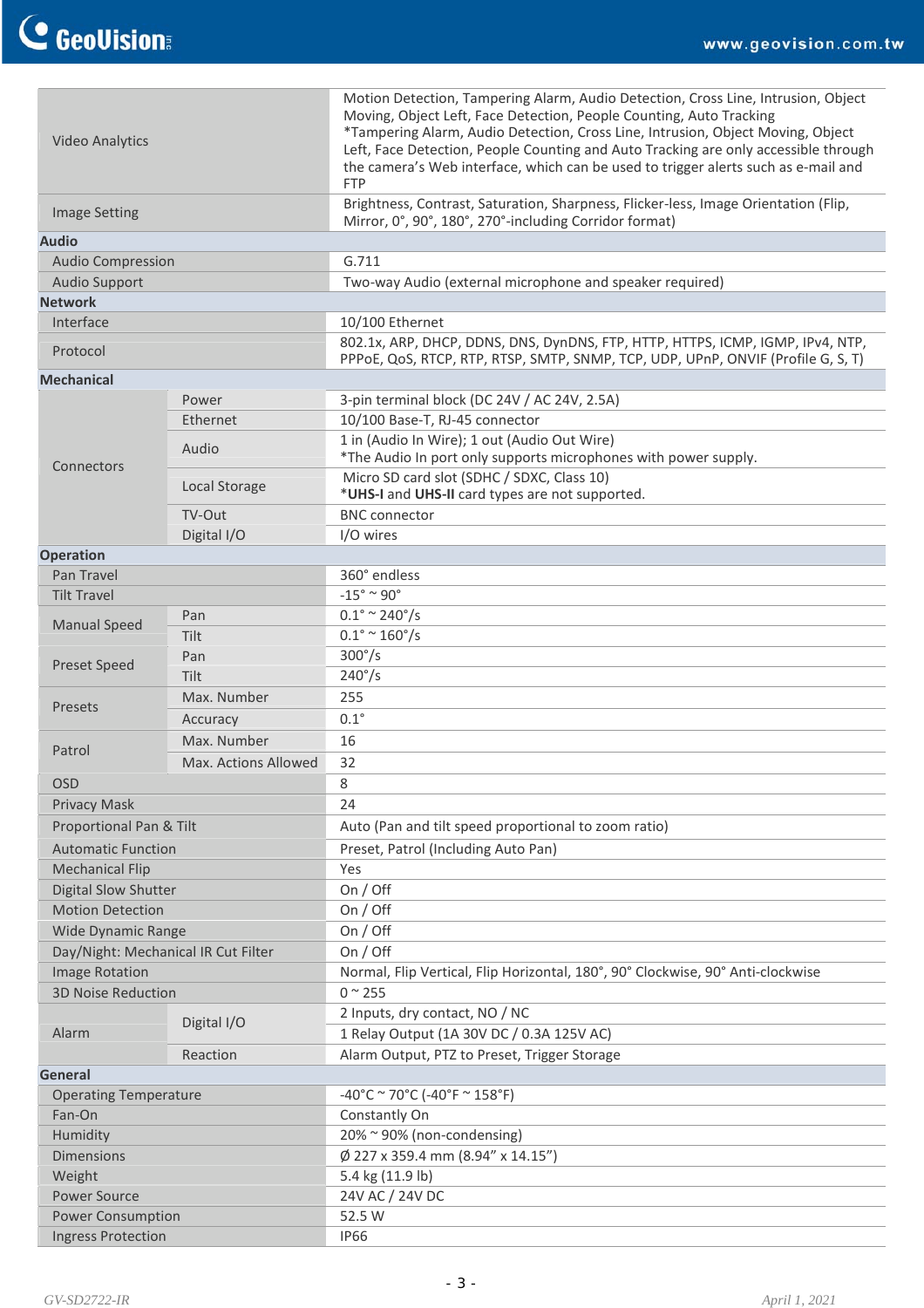| Vandal Resistance          | IK10 for metal casing                                                                                                                                                                                                                                                                                      |  |  |
|----------------------------|------------------------------------------------------------------------------------------------------------------------------------------------------------------------------------------------------------------------------------------------------------------------------------------------------------|--|--|
| Regulatory                 | CE, FCC, RoHS compliant                                                                                                                                                                                                                                                                                    |  |  |
| <b>Web Interface</b>       |                                                                                                                                                                                                                                                                                                            |  |  |
| Installation Management    | Web-based configuration                                                                                                                                                                                                                                                                                    |  |  |
| Maintenance                | Firmware upgrade through Web Browser or Utility                                                                                                                                                                                                                                                            |  |  |
| Access from Web Browser    | Live View, Playback, Video Recording, PTZ Control, Preset, Patrol, Image Quality,<br>Bandwidth Control, Image Snapshot, Two-way Audio, Digital Zoom, 3D Positioning<br>(Optical Zoom), Text Overlay, Image Masking, Intelligent Mark, Cross Line, Intrusion,<br>Auto Tracking, PTZ Remote Control          |  |  |
| Language                   | Czech, English, French, German, Hungarian, Italian, Japanese, Polish, Portuguese,<br>Russian, Spanish, Traditional Chinese                                                                                                                                                                                 |  |  |
| <b>Applications</b>        |                                                                                                                                                                                                                                                                                                            |  |  |
| Software Supported         | GV-VMS (V17.1.0.100), GV-DVR / NVR (V8.7.4.0), GV-Control Center (V3.5.0.0),<br>GV-Recording Server / Video Gateway (V1.3.0.0), GV-Edge Recording Manager<br>(V1.3.0.0), GV-Redundant / Failover Server (V1.1.0.0)<br>*It is required to apply patch files to all the supported software except for GV-VMS |  |  |
|                            | (V17.1.0.100).                                                                                                                                                                                                                                                                                             |  |  |
| <b>Smart Device Access</b> | GV-Eye for iOS and Android                                                                                                                                                                                                                                                                                 |  |  |
| Live Viewing               | Browser (IE, Edge, Chrome, Firefox, Safari), Mobile App                                                                                                                                                                                                                                                    |  |  |

#### **Note:**

- 1. Do not use clothes or any ordinary material to clean the camera cover since they may result in scratches.
- 2. Mind the following when using an inserted memory card for recording:
	- Recorded data on the memory card can be damaged or lost if the data are accessed while the camera is under physical shock, power interruption, memory card detachment or when the memory card reaches the end of its lifespan. No guarantee is provided for such causes.
	- The stored data can be lost if the memory card is not accessed for a long period of time. Back up your data periodically if you seldom access the memory card.
	- Memory cards are expendable and their durability varies according to the conditions of the installed site and how they are used. Back up your data regularly and replace the memory card annually.
	- To avoid power outage, it is highly recommended to apply a battery backup (UPS).
	- For better performance, it is highly recommended that you use a micro SD card of SDHC/SDXC, Class 10.
	- Replace the memory card when its read/write speed is lower than 6 MB/s or when the memory card is frequently undetected by the camera.
- 3. Specifications are subject to change without notice.

### **Packing List**

- 1. GV‐SD2722‐IR Speed Dome
- 5. Waterproof Guidelines
- 2. 24V AC Power Adapter 6. Download Guide 7. Warranty Card
- 3. M4 Hex Key
- 4. Waterproof Rubber Set

### **Accessories**

| Model No.   | <b>Name</b>                           | <b>Details</b>                                                                        |
|-------------|---------------------------------------|---------------------------------------------------------------------------------------|
| GV-Mount104 | Straight Tube Kit                     | Dimensions: 219 x 125 x 332 mm (8.6" x 4.9" x<br>13.1"<br>Weight: 1.8 kg (3.97 lb)    |
| GV-Mount105 | Straight Tube and<br>Junction Box Kit | Dimensions: 256 x 256 x 297 mm (10.1" x 10.1" x<br>11.7"<br>Weight: 6.2 kg (13.67 lb) |